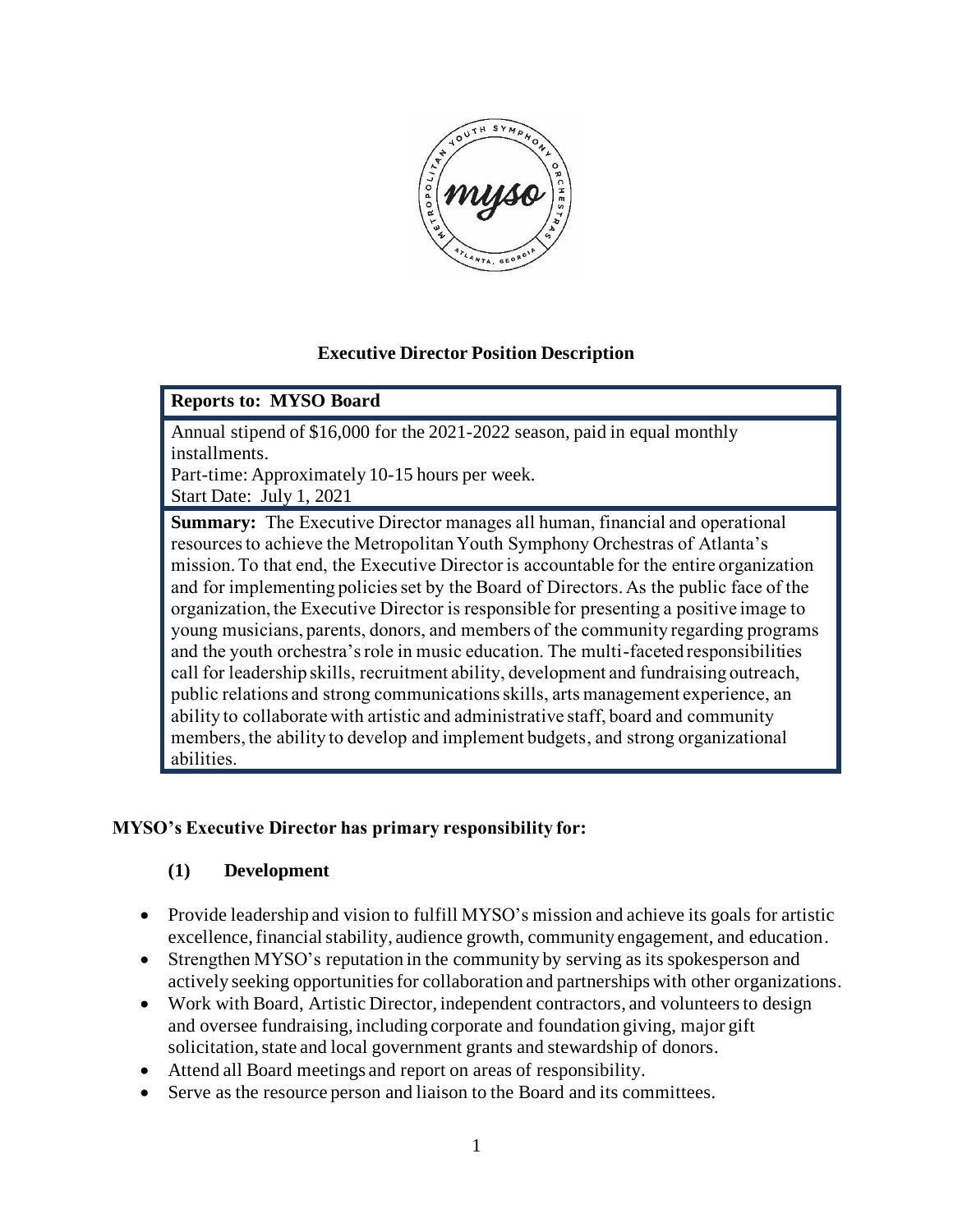- Work with the Board and Artistic Director on long-range planning.
- Coordinate fundraising activities, including corporate sponsorships, grants, scholarships for musicians, etc.
- Work with administrative contractors to ensure that contributions and other support are acknowledged as required by law; work with bookkeeper to maintain records of financial contributions and other substantial support.
- Work with the Artistic Director to ensure the availability of the necessary financial resources to support the artistic programs.

# **(2) Public Relations and Communications**

- Oversee the design and execution of effective strategies to promote MYSO through its website, social media, press releases, and other communications with current and potential audience members, corporate supporters, public and private foundations, and individual donors.
- Oversee the development and production of all MYSO promotional materials, including brochures, audition announcements and forms, acceptance and rejection communications, concert tickets, merchandise order forms, programs, membership materials (handbook and registration package), job descriptions, work with webmaster for updates to the website, etc.
- Promptly respond to questions received by email or phone calls from the Board, Artistic Director, Conductors, parents, musicians, outside vendors, etc.
- Ensure that administrative staff collect and distribute mail received at P.O. Box
- Coordinate and lead staff, committee and parent meetings. Responsibilities include agenda setting, communicating meeting information, leading the meetings and summarizing notes and actions from these meetings.

## **(3) Finance**

- Work with Treasurer to develop annual and project-specific budgets
- Responsible for MYSO's financial management within budget, to obtain Board approval of increased-expense variances and notify the Board of decreased-income variances
- Oversee collection and tracking of membership fees, refunds, bill payments, etc. with assistance from administrative contractors, bookkeeper.
- Coordinate payments and budget tracking with bookkeeper and Treasurer, and assist as needed with financial reporting and annual 990 information returns.
- Ensure that all licenses and permits, including annual corporate renewals and BMI/ASCAP performance licenses, are timely obtained

## **(4) Maintenance of key MYSO records**

- Work with bookkeeper to ensure maintenance of accurate records of financial contributions and other substantial support.
- Work with administrative contractors to maintain musical instrument and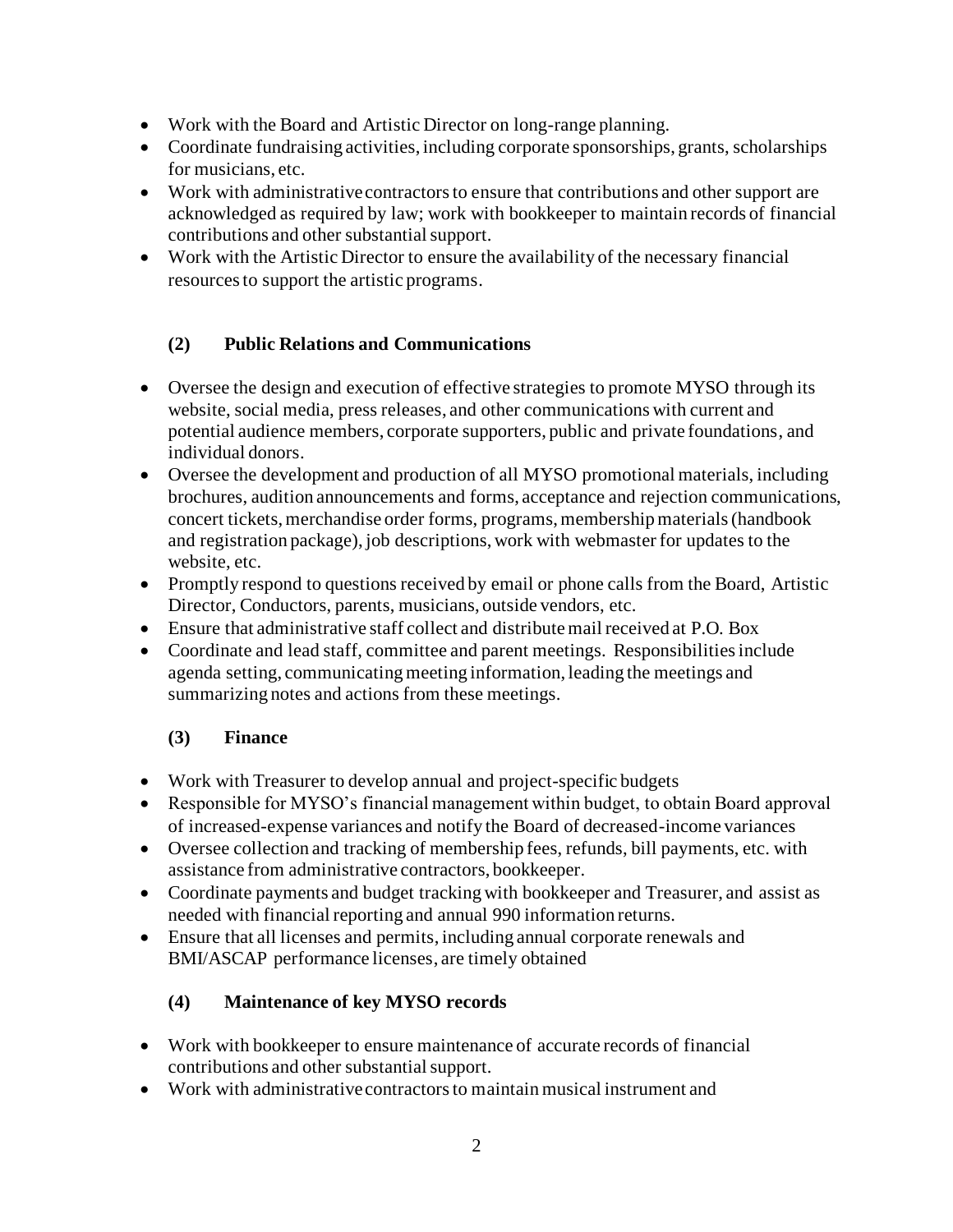music library and inventories.

- Maintain adequate insurance coverage and manage annual renewals.
- Coordinate annual background checks of all contractors and maintain records for same

## **(5) Management Oversight of MYSO contractors as to administrative, library, and logistics functions**

- Meet with artistic and administrative contractors to plan and execute the season.
- Oversee arrangements for auditions, including scheduling, mailing recruitment brochures, securing judges, physical/ virtual arrangements, collection of fees and required documents (and recordkeeping for same).
- Oversee arrangements for performances including facilities, publicity, programs, staging, lighting, and audio; coordinating volunteer resources (parent, board, or community) to assist as necessary.
- Oversee preparation of the annual schedule of rehearsals, performances, and special activities.
- Ensure maintenance of current, accurate membership rosters for Artistic Director, Conductors, and concert programs.
- Ensure that administrative contractors set up rehearsal space, concert venues, equipment, and any other requirements, including coordination with any professionals at the venues.
- Oversee administrative contractors as to weekly communications with members, via announcements at rehearsal and weekly emails. Ensure that administrative contractors are available during rehearsals to answer any questions.
- Oversee logistics by ensuring that administrative contractors arrange for transportation of all MYSO-owned musical instruments and other equipment or supplies to and from any off-site venue.

## **(6) General oversight of all MYSO activities (in conjunction with the Artistic Director and with the assistance of Administrative Contractors and Board)**

- Oversee the human and financial resources of MYSO, including all aspects of operations, personnel management, contract negotiations, concert production, financial management, and other administrative matters (including maintenance of records in accordance with Federal and State law and MYSO by-laws).
- Keep abreast of activities and developments in the youth symphony field and advise the Board on such matters as many be helpful to promote MYSO's objectives.
- Communicate with the Board on significant matters and creative ideas for improvement to promote the efficient operation of MYSO and the delivery of MYSO's services.
- Help secure and train volunteers including, without limitation: Program Coordinator, Librarians, Dean of Students, Ad Sales, and Trip Coordinator, as needed
- Ensure compliance with rules and procedures set by the MYSO Handbook, MYSO Board and any venues.
- Promote MYSO's best interests in a positive and enthusiastic manner.